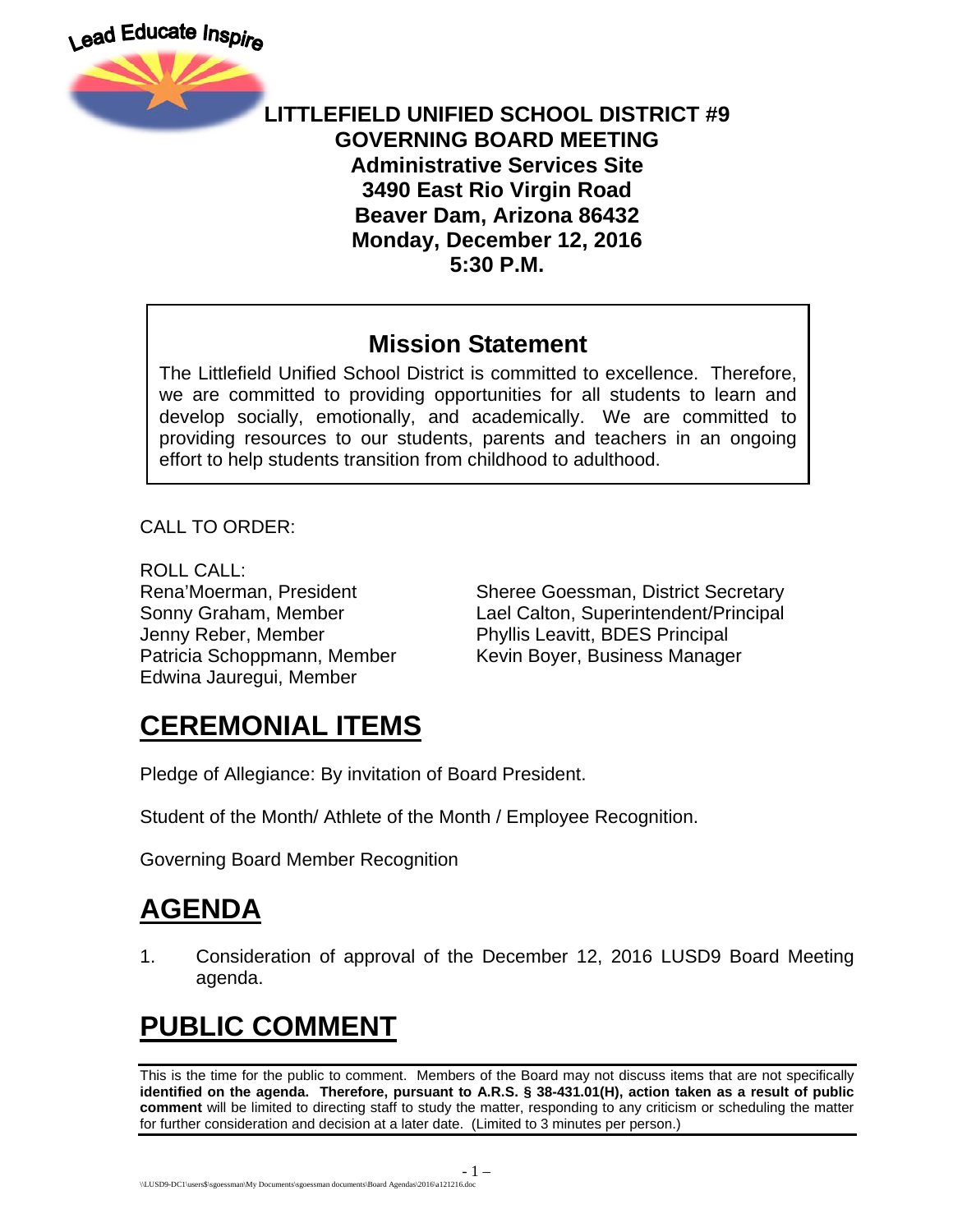

2. Public Comment.

### **INFORMATION AND DISCUSSION:**

- 3. Student Council Report.
- 4. Mr. Boyer, Business Manager.
	- a. Student Activity Account Balance.
	- b. Budget Update.
	- c. Food Service Financial.
	- d. Other
- 5. Mrs. Leavitt, Elementary Principal
	- a. School Update
	- b. Other
- 6. Mrs. Calton, Superintendent/Principal
	- a. Volleyball Playoff Banner 2016-2017
	- b. Supt. Survey Results (my personal one)
	- c. Photography Classes Art Work Selling Prints / 2017 Calendars
	- d. Fall Teacher Evaluations have been completed
	- e. Wrestling Club update
	- f. 7-12 Building Facility & Grounds Update.
	- g. Other
- 7. Board Reports.
	- a. Other

#### **CONSENT AGENDA**

Approval of Routine Orders of Business. Documentation concerning the matters on the Consent Agenda may be reviewed at the Littlefield Unified School District Office, located at 3490 East Rio Virgin Road, Beaver Dam, Arizona. Any Board Member may request an item be pulled off the agenda for further discussion.

- 8. Consideration of approval of the November 7, 2016 Regular Meeting Minutes.
- 9. Consideration of approval of Vouchers:
	- a. LUSD9 Payroll Vouchers: 10/1710, 11/1711, and 12/1712.
	- b. LUSD9 Vouchers: 1009 and 1010.

(Members of the public may view the content of the vouchers 24 hours prior to the board meeting in the district office.)

10. Consideration of approval of FY 2016/2017 Certified Substitutes and Classified Substitutes Ratification as per the attached list, including the following: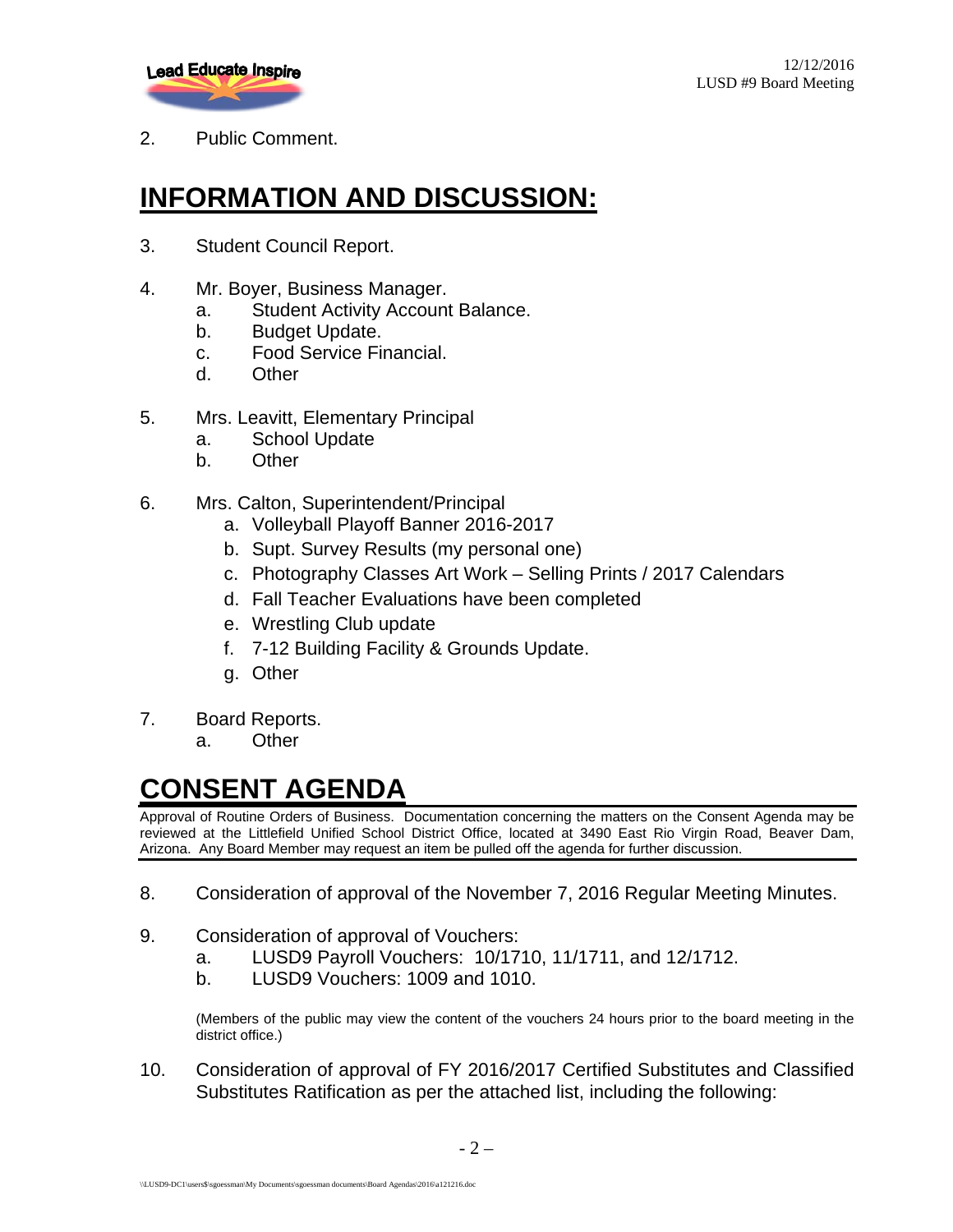

| <b>Name</b>         | <b>Position</b> | <b>Effective</b><br><b>Date</b> |
|---------------------|-----------------|---------------------------------|
| <b>Cindy Powell</b> | Substitute Aide | 11/07/2016                      |

#### **ACTION ITEMS AND/OR DISCUSSION**

- 11. Consideration of approval of Superintendent Evaluation Scores. \*The Board may vote to discuss this item in Executive Session pursuant to ARS § 38-431.03 (A)(1).
- 12. Consideration of Election of the President Pro-Tem for the January Governing Board Meeting.
- 13. Discussion and possible action regarding the Facility Maintenance Director's employment contract due to Department of Labor Final Rule on overtime.
- 14. Consideration of approval of the FY 2015/2016 Preventive Maintenance Program.
- 15. Review and discussion of Operational Responsibility.
- 16. Agenda items for the January Meeting.

### **INFORMATION ITEMS**

- 17. News articles about the schools.
- 18. Change of Board Meeting Dates: a. January 10, 2017 at 5:30 p.m.
- 19. ASRS Contribution Rates for FY 2017/2018.

### **EXECUTIVE SESSION**

The Board may move to discuss items in an Executive Session pursuant to ARS §38-431.01 (A)(1), (3) and (4), which authorizes discussion and consideration of employment, assignment, appointment, promotion, dismissal, salaries, disciplining or resignation of a public officer, appointee or employee of the District.

- 1. Motion to adjourn to executive session.
- 2. Motion to return to open meeting to vote on items discussed in Executive Session, as needed.

### **ADJOURNMENT**